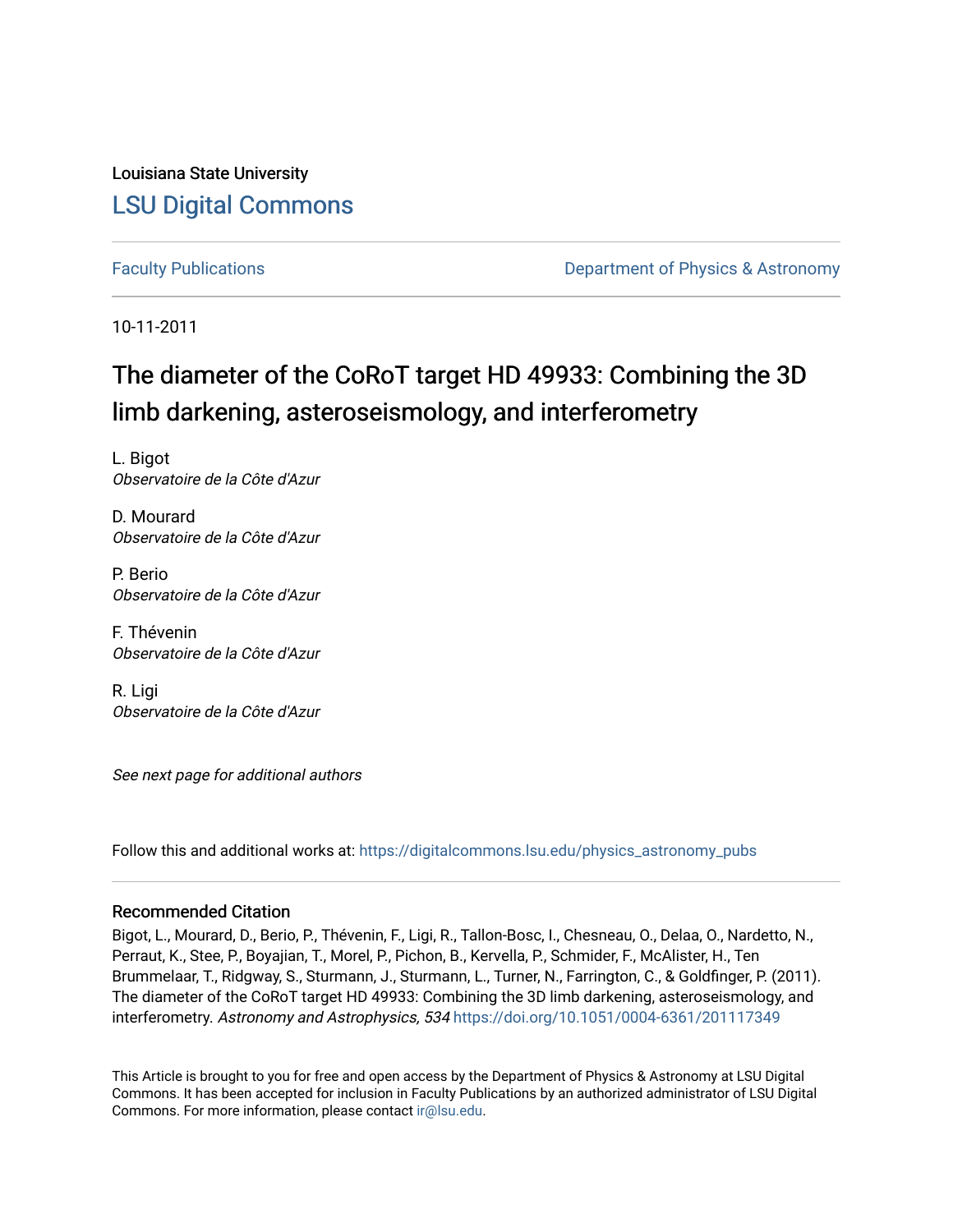## Authors

L. Bigot, D. Mourard, P. Berio, F. Thévenin, R. Ligi, I. Tallon-Bosc, O. Chesneau, O. Delaa, N. Nardetto, K. Perraut, Ph Stee, T. Boyajian, P. Morel, B. Pichon, P. Kervella, F. X. Schmider, H. McAlister, T. Ten Brummelaar, S. T. Ridgway, J. Sturmann, L. Sturmann, N. Turner, C. Farrington, and P. J. Goldfinger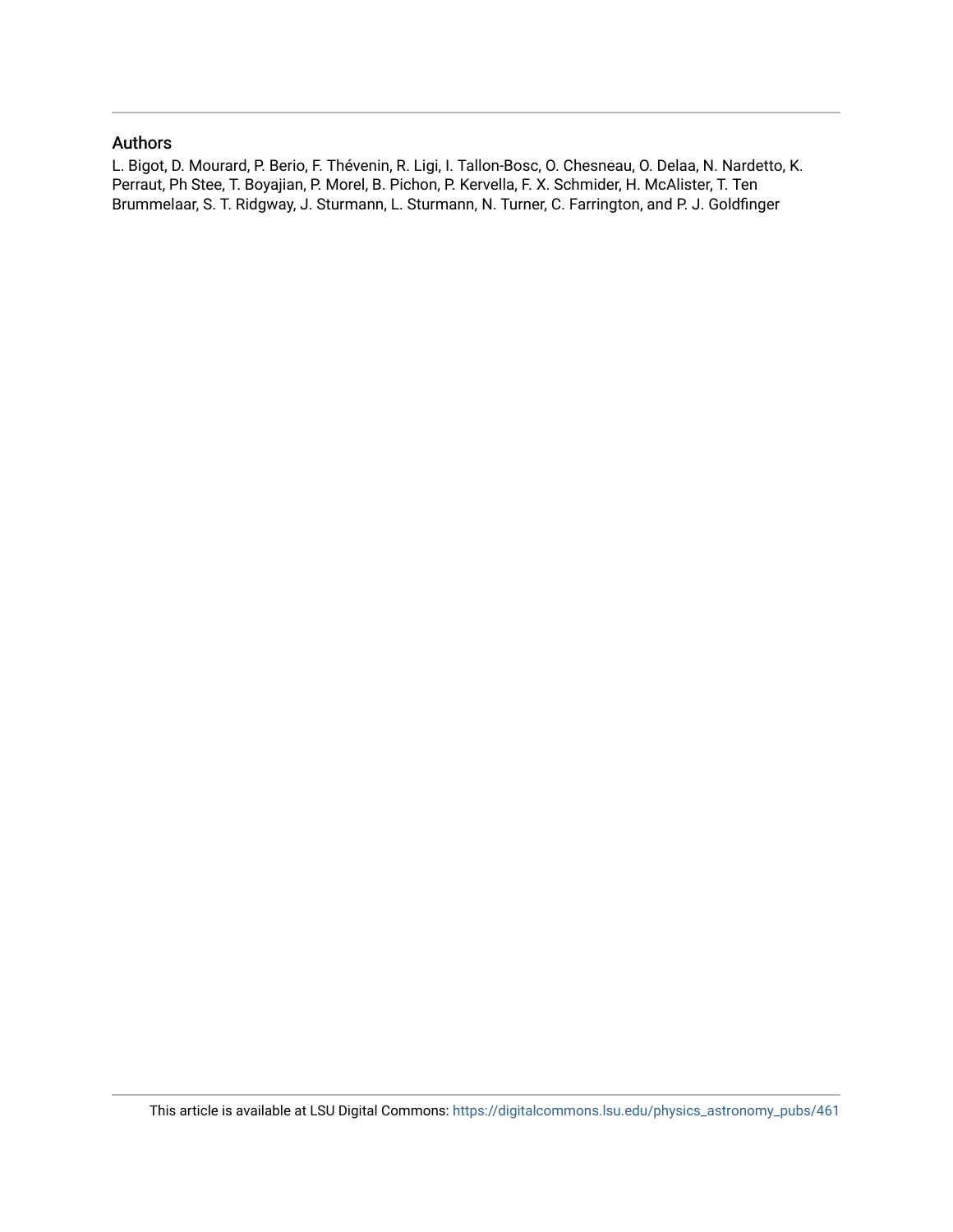A&A 534, L3 (2011) DOI: 10.1051/0004-6361/[201117349](http://dx.doi.org/10.1051/0004-6361/201117349) © ESO 2011

**Astronomy** & **[Astrophysics](http://www.aanda.org)**

LETTER TO THE EDITOR

## **The diameter of the CoRoT target HD 49933**

## **Combining the 3D limb darkening, asteroseismology, and interferometry**

L. Bigot<sup>1</sup>, D. Mourard<sup>2</sup>, P. Berio<sup>2</sup>, F. Thévenin<sup>1</sup>, R. Ligi<sup>2</sup>, I. Tallon-Bosc<sup>3</sup>, O. Chesneau<sup>2</sup>, O. Delaa<sup>2</sup>, N. Nardetto<sup>2</sup>, K. Perraut<sup>4</sup>, Ph. Stee<sup>2</sup>, T. Boyajian<sup>5</sup>, P. Morel<sup>1</sup>, B. Pichon<sup>1</sup>, P. Kervella<sup>6</sup>, F. X. Schmider<sup>2</sup>, H. McAlister<sup>7,8</sup>, T. ten Brummelaar<sup>8</sup>, S. T. Ridgway<sup>9</sup>, J. Sturmann<sup>8</sup>, L. Sturmann<sup>8</sup>, N. Turner<sup>8</sup>, C. Farrington<sup>8</sup>, and P. J. Goldfinger<sup>8</sup>

- <sup>1</sup> Université Nice-Sophia Antipolis, Observatoire de la Côte d'Azur, CNRS UMR 6202, BP 4229, 06304 Nice Cedex, France e-mail: lbigot@oca.eu
- <sup>2</sup> Université Nice-Sophia Antipolis, Observatoire de la Côte d'Azur, CNRS UMR 6525, BP 4229, 06304 Nice Cedex, France  $3$  UCBL/CNRS CRAL, 9 avenue Charles André, 69561 Saint Genis Laval Cedex, France

- 
- <sup>4</sup> UJF-Grenoble 1/CNRS-INSU, Institut de Planétologie et d'Astrophysique de Grenoble, UMR 5274, 38041 Grenoble, France <sup>5</sup> CHARA and Department of Physics and Astronomy, Georgia State University, PO Box 4106, Atlanta, GA
- <sup>6</sup> LESIA, Observatoire de Paris, CNRS UMR 8109, UPMC, Université Paris Diderot, 5 place Jules Janssen, 92195 Meudon, France
- <sup>7</sup> Georgia State University, PO Box 3969, Atlanta GA 30302-3969, USA
- <sup>8</sup> CHARA Array, Mount Wilson Observatory, 91023 Mount Wilson CA, USA
- <sup>9</sup> National Optical Astronomy Observatory, PO Box 26732, Tucson, AZ 85726, USA

Received 26 May 2011 / Accepted 22 August 2011

#### **ABSTRACT**

Context. The interpretation of stellar pulsations in terms of internal structure depends on the knowledge of the fundamental stellar parameters. Long-base interferometers permit us to determine very accurate stellar radii, which are independent constraints for stellar models that help us to locate the star in the HR diagram.

Aims. Using a direct interferometric determination of the angular diameter and advanced three-dimensional (3D) modeling, we derive the radius of the CoRoT target HD 49933 and reduce the global stellar parameter space compatible with seismic data.

Methods. The VEGA/CHARA spectro-interferometer is used to measure the angular diameter of the star. A 3D radiative hydrodynamical simulation of the surface is performed to compute the limb darkening and derive a reliable diameter from visibility curves. The other fundamental stellar parameters (mass, age, and  $T_{\text{eff}}$ ) are found by fitting the large and small p-mode frequency separations using a stellar evolution model that includes microscopic diffusion.

Results. We obtain a limb-darkened angular diameter of  $\theta_{\text{LD}} = 0.445 \pm 0.012$  mas. With the Hipparcos parallax, we obtain a radius of  $R = 1.42 \pm 0.04$   $R_{\odot}$ . The corresponding stellar evolution model that fits both large and small frequency separations has a mass of 1.20 ± 0.08  $M_{\odot}$  and an age of 2.7 Gy. The atmospheric parameters are  $T_{\text{eff}}$  = 6640 ± 100 K, log  $g$  = 4.21 ± 0.14, and [Fe/H] = −0.38.

**Key words.** stars: oscillations – hydrodynamics – stars: fundamental parameters – techniques: interferometric – asteroseismology – stars: individual: HD 49933

## **1. Introduction**

The F5V solar-like pulsator HD 49933 (HR 2530, HIP 32851) is one of the primary targets of the CoRoT space mission [\(Baglin et al. 2006](#page-5-0)). The discovery of its oscillation was made from the ground by observing highly resolved time-series spectra [\(Mosser et al. 2005](#page-5-1)). Since the launch of the spacecraft in December 2006, two runs of 60 and 137 days have been performed leading to a rich p-mode spectrum of 51 frequencies corresponding to the  $\ell = 0, 1, 2$  eigenmodes [\(Appourchaux et al.](#page-5-2) [2008;](#page-5-2) [Benomar et al. 2009;](#page-5-3) [Kallinger et al. 2010](#page-5-4)).

The interpretation of these eigenmodes to derive constraints on the stellar interior depends on the accuracy of the determination of the fundamental parameters of the star  $(T_{\text{eff}}, \log q, \text{[Fe/H]})$ . All chemical abundance analyses of HD 49933 converge to that of a slightly metal-poor star with [Fe/H] between <sup>−</sup>0.3 and <sup>−</sup>0.5 (e.g. [Gillon & Magain 2006;](#page-5-5) [Bruntt 2009\)](#page-5-6). The determination of its effective temperature and gravity have been revisited several times. As reported in [Bruntt](#page-5-6) [\(2009](#page-5-6)), the *T*<sup>e</sup>ff obtained by different methods ranges from 6450 to 6780 K, which is by far too uncertain to tightly constrain the stellar evolution models in the HR diagram. Similarly,  $\log g$  is also not very well constrained with values ranging from 4.0 to 4.3. Several authors have attempted to determine  $T_{\text{eff}}$  and log g by fitting the H<sub>β</sub> and Mg I lines, respectively [\(Ryabchikova et al.](#page-5-7) [2009;](#page-5-7) [Kallinger et al. 2010\)](#page-5-4). Their solutions are most consistent with a cooler temperature ( $\approx$ 6500 K) and a lower gravity ( $\approx$ 4.0).

Since spectrometry and photometry lead to stellar parameters with a large uncertainty, in this work we use a different approach by determining its diameter using interferometry. Combined with seismology, it provides a very good constraint of the stellar parameter space [\(Creevey et al. 2007](#page-5-8)). This approach was proposed for the first time by [Kervella et al.](#page-5-9) [\(2003\)](#page-5-9) for the binary star  $\alpha$ Cen A&B and later with similar success for other asteroseismic targets [\(Cunha et al. 2007;](#page-5-10) [Teixeira et al. 2009;](#page-5-11) [Bruntt et al. 2009](#page-5-12); [Mazumdar et al. 2009](#page-5-13); [Bazot et al. 2011\)](#page-5-14).

In this letter we present the first campaign of interferometric measurements of HD 49933 obtained using the VEGA instrument [\(Mourard et al. 2009](#page-5-15), [2011](#page-5-16)) at the CHARA Array [\(ten Brummelaar et al. 2005\)](#page-5-17). We used state-of-art 3D hydrodynamical simulations of the surface of the star to calculate the limb darkening and to compute the visibility curves prior to ex-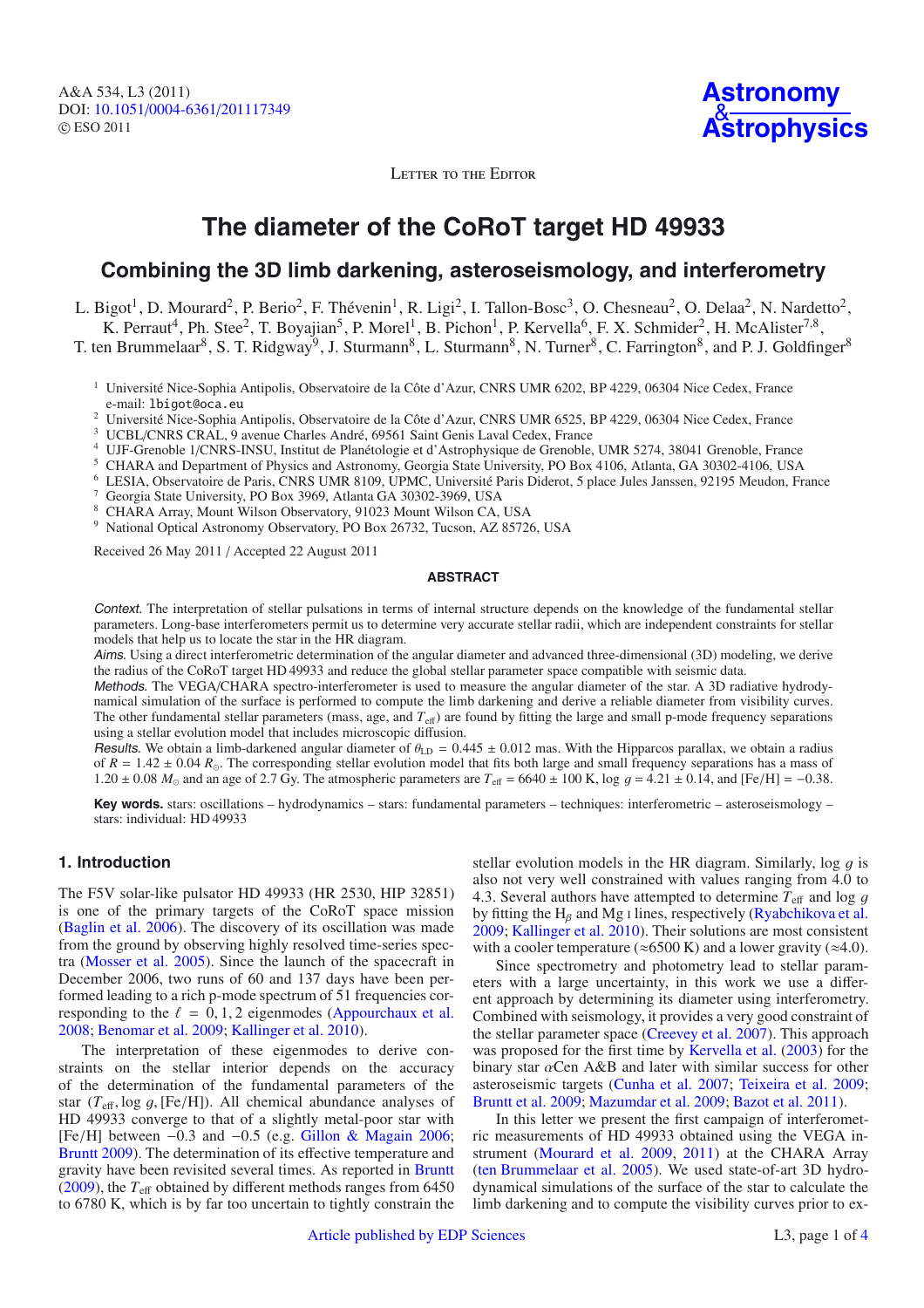<span id="page-3-2"></span>

**[Fig. 1.](http://dexter.edpsciences.org/applet.php?DOI=10.1051/0004-6361/201117349&pdf_id=1)** Monochromatic (730 nm) center-to-limb emergent intensity at a representative time of the simulation for various cosines of the viewing angle:  $\mu = 1.0$  (disk center) down to 0.1 (towards the limb). The horizontal sizes of the simulation domain are 21 000 × 21 000 km.

tracting the angular diameter. The derived stellar radius is then used to constrain the other fundamental stellar parameters by fitting the oscillation frequency separations.

#### **2. CHARA/VEGA observations**

Observations of HD 49933 were performed on October 16, 2010 using the VEGA instrument of the CHARA Array and the instrument CLIMB [\(Sturmann et al. 2010\)](#page-5-19) for 3T group delay tracking. The telescopes E1, E2, and W2 were used giving access to ground baselines of 66, 156, and 221 m. The seeing was stable with a value of r0 between 10 and 13 cm. For the absolute calibration of the squared visibilities, we observed two different calibrators,  $C1 = HD 55185$  and  $C2 = HD 46487$ . The observing sequence was C1-T-C2-T-C2-T-C1, each block being almost 20 mn. The data were processed using the standard *V*<sup>2</sup> procedure of the VEGA instrument as described in [Mourard et al.](#page-5-16) [\(2011](#page-5-16)). To validate the absolute calibration, we first considered C1 as a target and thus estimated its uniform disk (UD) diameter using C2 as the calibrator. A spectral band of  $\Delta \lambda$  = 30 nm centered around  $\lambda$  = 735 nm was used for the data processing. The equivalent UD diameter of C2 is taken as  $\theta_{HD\,46487} = 0.180 \pm 0.013$  mas according to the SearchCal tool<sup>1</sup> of the JMMC [\(Bonneau et al. 2006\)](#page-5-20). Fitting a UD model to the three squared visibilities provides an estimate of the angular diameter of HD 55185 of  $\theta_{HD\,55185} = 0.474 \pm 0.014$  mas. Spectral bandwidth and baseline smearing are included but only introduce a bias less than 0.1% on the diameter determination. Surface brightness relations, as provided by SearchCal, provide an independent estimate of the angular diameter. We found <sup>0</sup>.478 mas and 0.476 mas from the (*<sup>V</sup>* <sup>−</sup> *<sup>R</sup>*) and (*<sup>B</sup>* <sup>−</sup> *<sup>V</sup>*) relations, respectively. Our result agrees very well with these photometric estimations. We finally use C1 and C2 to calibrate the measurements on the target. To avoid a strong telluric feature, data are processed using a spectral band of  $\Delta \lambda = 20$  nm centered around  $\lambda = 740$  nm. The final error bars in the target measurements take into account the measurement noise, the dispersion in the individual measurements, the diameter of the calibrators, and their errors.

#### <span id="page-3-0"></span>**3. Determination of the diameter**

To derive a reliable diameter of HD 49933, we base our analysis on a 3D hydrodynamical simulation of the surface of the star. [Allende Prieto et al.](#page-5-21) [\(2002\)](#page-5-21) demonstrated that for Procyon, a star similar to HD 49933, the 3D limb darkening is significantly different from the corresponding 1D hydrostatic and homogeneous one. The differences were found to be larger in the visible (the VEGA domain) than the infrared. We adopt the same methodology as used for both  $\alpha$  Cen B [\(Bigot et al. 2006\)](#page-5-22) and Procyon [\(Aufdenberg et al. 2005\)](#page-5-23). A hydrodynamical simulation of the surface is used to obtain 3D time-dependent limbdarkened intensities, instead of the simplified 1D homogeneous or UD models, to compute the visibility curves. The angular diameter is found by minimizing the differences between the synthetic and observed visibility curves.

#### <span id="page-3-3"></span>3.1. The 3D simulation of the surface

We use the state-of-the-art radiative hydrodynamical code (STAGGER CODE, Nordlund & Galsgaard<sup>2</sup>) to simulate the surface convection and stratification of HD 49933. In a local box, the code solves the full set of conservative hydrodynamical equations coupled to an accurate treatment of the radiative transfer. The code is based on a sixth order explicit finite difference scheme. The equations are solved on a staggered mesh where the thermodynamical variables are cell centered, while the fluxes are shifted to the cell edge. The domain of simulation contains the entropy minimum located at the surface and is extended deep enough to have a flat entropy profile at the bottom (adiabatic regime). The code uses periodic boundary conditions horizontally and open boundaries vertically. At the bottom of the simulation, the inflows have constant entropy and pressure. The outflows are not constrained and are free to pass through the boundary. We used a realistic equation-of-state that accounts for ionization, recombination, and dissociation [\(Mihalas et al.](#page-5-24) [1988\)](#page-5-24) and continuous + line opacities [\(Gustafsson et al. 2008\)](#page-5-25). Radiative transfer is crucial since it drives convection through entropy losses at the surface [\(Stein & Nordlund 1998\)](#page-5-26) and is solved using the Feautrier's scheme along several inclined rays (one vertical, eight inclined) through each grid point. The wavelength dependence of the radiative transfer is taken into account using a binning scheme in which the monochromatic lines are collected into 12 bins. The numerical resolution used for the present simulation is  $240<sup>3</sup>$ . The geometrical sizes are  $21 \times 21$  Mm horizontally and 5 Mm vertically. The horizontal sizes of the domain are defined to contain a sufficient number of granules at each time-step and the vertical one to be deep enough to ensure an adiabatic regime at the bottom. The stellar parameters that define our 3D model are  $T_{\text{eff}} = 6690 \pm 35$  K, log  $g = 4.21$  and a scaled solar chemical composition (Asplund et al. [2009](#page-5-27)) down to  $-0.5$  dex. The uncertainty in  $T_{\text{eff}}$  represents the fluctuations with time around the mean value. The simulation was run for a couple of stellar hours to get the full hydrodynamical relaxation. The convection in such an F star is more efficient than for the Sun: the rms vertical velocity is 3.9 km s<sup> $-1$ </sup>, which is about twice the solar value. The granulation pattern is shown in Fig. [1.](#page-3-2)

<sup>&</sup>lt;sup>1</sup> Available at <http://www.jmmc.fr/searchcal>

<span id="page-3-1"></span><sup>2</sup> 1995, <http://www.astro.ku.dk/~kg/Papers/MHDcode.ps.gz>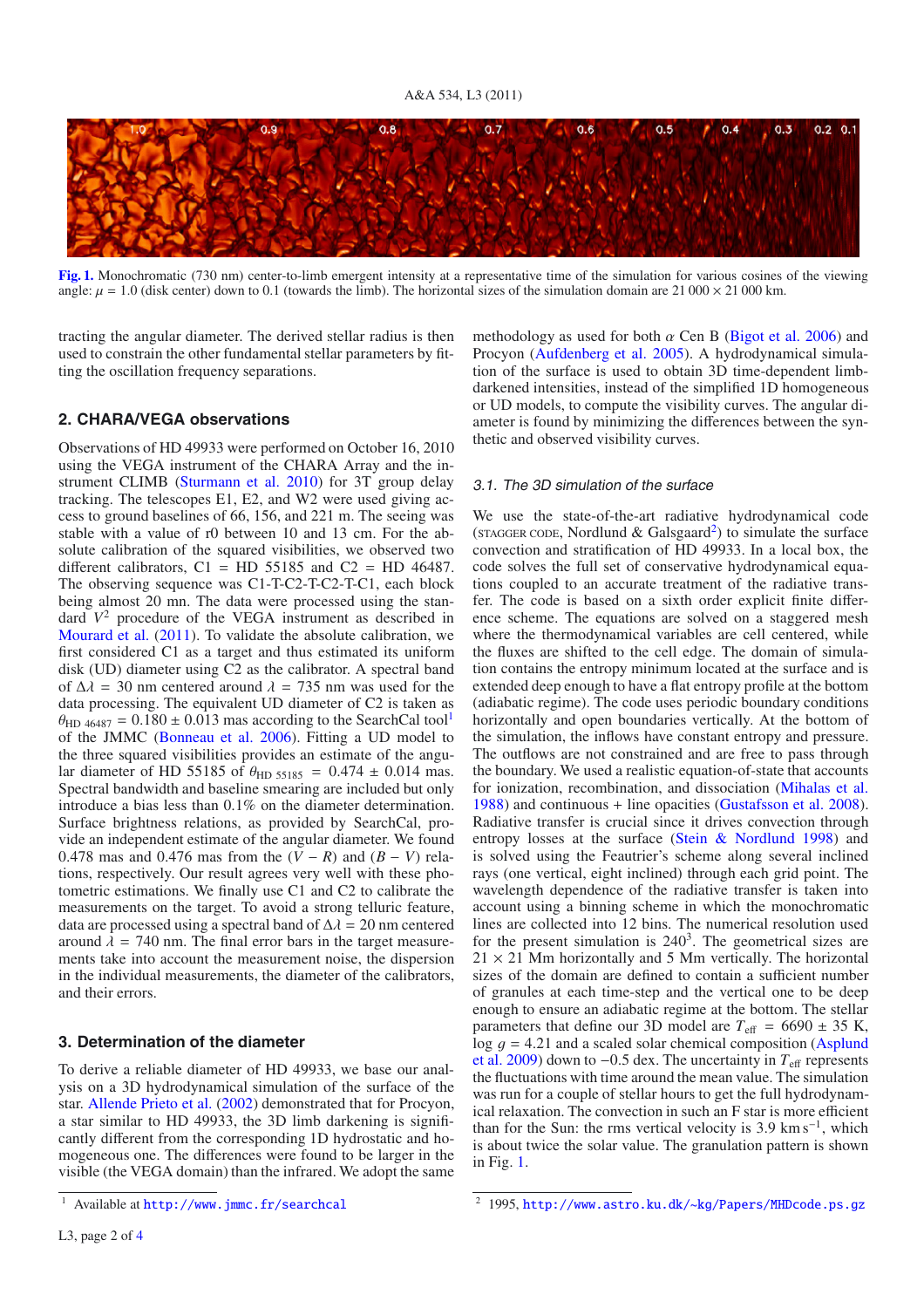<span id="page-4-0"></span>

**[Fig. 2.](http://dexter.edpsciences.org/applet.php?DOI=10.1051/0004-6361/201117349&pdf_id=2)** Our best-fit model of the observed squared visibilities (black dots) with the calculated one (full line) with a reduced  $\chi^2 = 0.47$ . The angular diameter is  $\theta_{LD} = 0.445$  mas.

#### 3.2. Limb darkening and visibility curves

Hereafter, we use the methodology presented in [Bigot et al.](#page-5-22) [\(2006](#page-5-22)). The snapshots are taken after relaxation and cover a sequence of several convective turnover times. We extract snapshots every five minutes over a sequence of one hour. For each snapshot, we calculate the radiative transfer in the selected wavelength bandwidth of the VEGA instrument  $\Delta \lambda = [730-750]$  nm to get the monochromatic limb-darkened intensities for each time step, each position at the stellar surface, and each cosine  $\mu$ of the angle made between the vertical and the line of sight.

The normalized fringe visibilities are obtained using the Cittert-Zernike theorem

$$
V_{\lambda}(B,\theta) = \frac{\int_0^1 \langle I_{\lambda}(\mu) \rangle J_0 \left( \pi B \theta \lambda^{-1} \sqrt{1 - \mu^2} \right) \mu d\mu}{\int_0^1 \langle I_{\lambda}(\mu) \rangle \mu d\mu},\tag{1}
$$

where  $B$  is the projected baseline (in meters),  $J_0$  is the zero order of the Bessel function, and  $\langle I_A(\mu) \rangle$  is the time- and horizontalaverage of the 3D intensities. We integrate the monochromatic visibilities over the spectral domain  $\Delta \lambda$  of the instrument weighted by the spectral transmission  $T(\lambda)$ 

$$
V^{2}(B,\theta) = \frac{\int_{\Delta\lambda} \left[ V_{\lambda}(B,\theta) \, T(\lambda) \right]^{2} \mathrm{d}\lambda}{\int_{\Delta\lambda} \left[ T(\lambda) \right]^{2} \mathrm{d}\lambda}.
$$
 (2)

The function  $T(\lambda)$  is derived from the direct flux measurement of the target and checked on several bright stars.

## 3.3. The  $\chi^2$  fit of the data

The angular diameter is determined by a Levenberg-Marquardt least-squares fit to the observed squared visibilities with the model. The result is shown in Fig. [2.](#page-4-0) The value derived from the 3D limb darkening is  $\theta_{LD} = 0.445 \pm 0.012$  mas. The reduced  $\chi^2$  of the fit is 0.47. Using the revised Hipparcos parallax  $\pi = 33.69 \pm 0.42$  mas [\(van Leeuwen 2007](#page-5-28)), we obtain a linear radius of  $R = 1.42 \pm 0.04 R_{\odot}$ . The corresponding radius derived from 1D hydrostatic limb-darkening [\(Claret 2000](#page-5-29)) is  $R = 1.45 \pm 0.04 R_{\odot}$ , which is significantly larger by  $1\sigma$  because of the more pronounced limb darkening in 1D. We note that the derived radius is not very sensitive to the choice of stellar parameters (those selected in Sect. [3.1\)](#page-3-3). We indeed tried several values of  $T_{\text{eff}}$  (=6500, 6750 K) and log  $g$  (=4.0, 4.5) and found very small differences in terms of derived radius ( $\leq 0.002 R_{\odot}$ ). The derived angular diameter  $\theta_{LD}$  agrees with the prediction of  $0.452 \pm 0.007$  mas obtained by the surface brightness relation [\(Thévenin et al. 2006](#page-5-30)). The relative uncertainty in the angular diameter (2.7%) is larger by an order of magnitude than the smallest uncertainty ever achieved for an interferometric radius,  $(0.2\%)$  derived in the case of the  $\alpha$  Centauri A (Kervella et al. [2003](#page-5-9)). However, we emphasize that the target in the present work is 20 times smaller. This uncertainty dominates the total uncertainty of about 3%, including the error in the parallax. Nonetheless, the relative uncertainty in the radius is sufficiently accurate to tightly constrain the mass using asteroseismic frequencies [\(Creevey et al. 2007](#page-5-8)).

#### **4. Asteroseismic fits of acoustic frequencies**

We estimate the mass and the age of HD 49933 using asteroseismic data. The aim is to find a stellar evolutionary model whose radius equals the interferometric one, whose  $T_{\text{eff}}$ , log  $g$ , and [Fe/H] match the spectrometric ones [\(Bruntt 2009\)](#page-5-6), and whose eigenmode frequency separations match the CoRoT data [\(Benomar et al. 2009\)](#page-5-3). We compute a grid of models of mass between 1.7 and 2.1  $M_{\odot}$ , and search for the one that most closely matches the observed small and large frequency separations. The stellar model evolves until the radius equals the interferometric one. The initial metallicity is adjusted to match the spectroscopic [Fe/H]. The stellar evolutionary models are computed using the CESAM2k code [\(Morel 1997;](#page-5-31) [Morel & Lebreton 2008\)](#page-5-32). In addition, we adopt Chemical diffusion [\(Burgers 1969\)](#page-5-33) combined with extra-[mixing](#page-5-35) [\(Morel & Thévenin 2002](#page-5-34)[\)](#page-5-35) [and](#page-5-35) [the](#page-5-35) Canuto & Mazzitelli [\(1991\)](#page-5-35) formalism of convection. The rotation of HD 49933 has a minor impact on the modeling [\(Piau et al. 2009](#page-5-36)) and is ignored. For each stellar model, we compute eigenfrequencies between 1100 and 2500  $\mu$ Hz for different Legendre polynomial degrees  $\ell = 0, 1, 2$  by solving<sup>[3](#page-4-1)</sup> the standard linearized equations of continuity and momentum for adiabatic oscillations (see e.g. [Unno et al. 1989](#page-5-37)). Since these modes pulsate in high overtones (*n*), we added the shift in frequency caused by the centrifugal distortion of the star [\(Dziembowski & Goode](#page-5-38) [1992\)](#page-5-38).

We fit both the large and small frequency separations that we define as follows

$$
\Delta_{n,\ell} = \frac{1}{2} \left( v_{n+1,\ell} - v_{n-1,\ell} \right) \text{ and } \delta_{n,\ell} = v_{n,\ell} - \frac{1}{2} \left( v_{n+1,\ell} + v_{n,\ell+1} \right). (3)
$$

Since the radius is given, the large separations are mainly sensitive to the mass of the star. The small separations are more sensitive to the deep interior and are therefore a good indicator of the stellar age (e.g. [Roxburgh & Vorontsov 2003\)](#page-5-39).

<span id="page-4-1"></span>The solution that minimizes the differences between the observed and computed separations is given in Table [1](#page-5-40) and the corresponding frequency separations are shown in Fig. [3.](#page-5-41) We note that a core overshoot of 0.35 is needed to fit the small separations. We get a better fit of the small separations by including the centrifugal effects on the oscillations. The fits to both small and large separations are very satisfactory and better than in [Benomar et al.](#page-5-42) [\(2010](#page-5-42)). To roughly estimate the errors in the mass and *T*<sup>e</sup>ff, we use the observed errors in the average large separation (∼*M*<sup>1/2</sup>*R*<sup>−3/2</sup>), in the luminosity  $L$  (∼*R*<sup>2</sup>*T*<sup>4</sup><sub>eff</sub>), and in the interferometric radius. Our stellar evolution model agrees well with one of the solutions of [Creevey & Bazot](#page-5-43) [\(2011\)](#page-5-43), who used a local minimization method based on radial modes. The mass  $(1.20 \pm 0.08 \text{ M}_{\odot})$  is close to that of other works

<sup>&</sup>lt;sup>3</sup> Code kindly provided by W. Dziembowski.